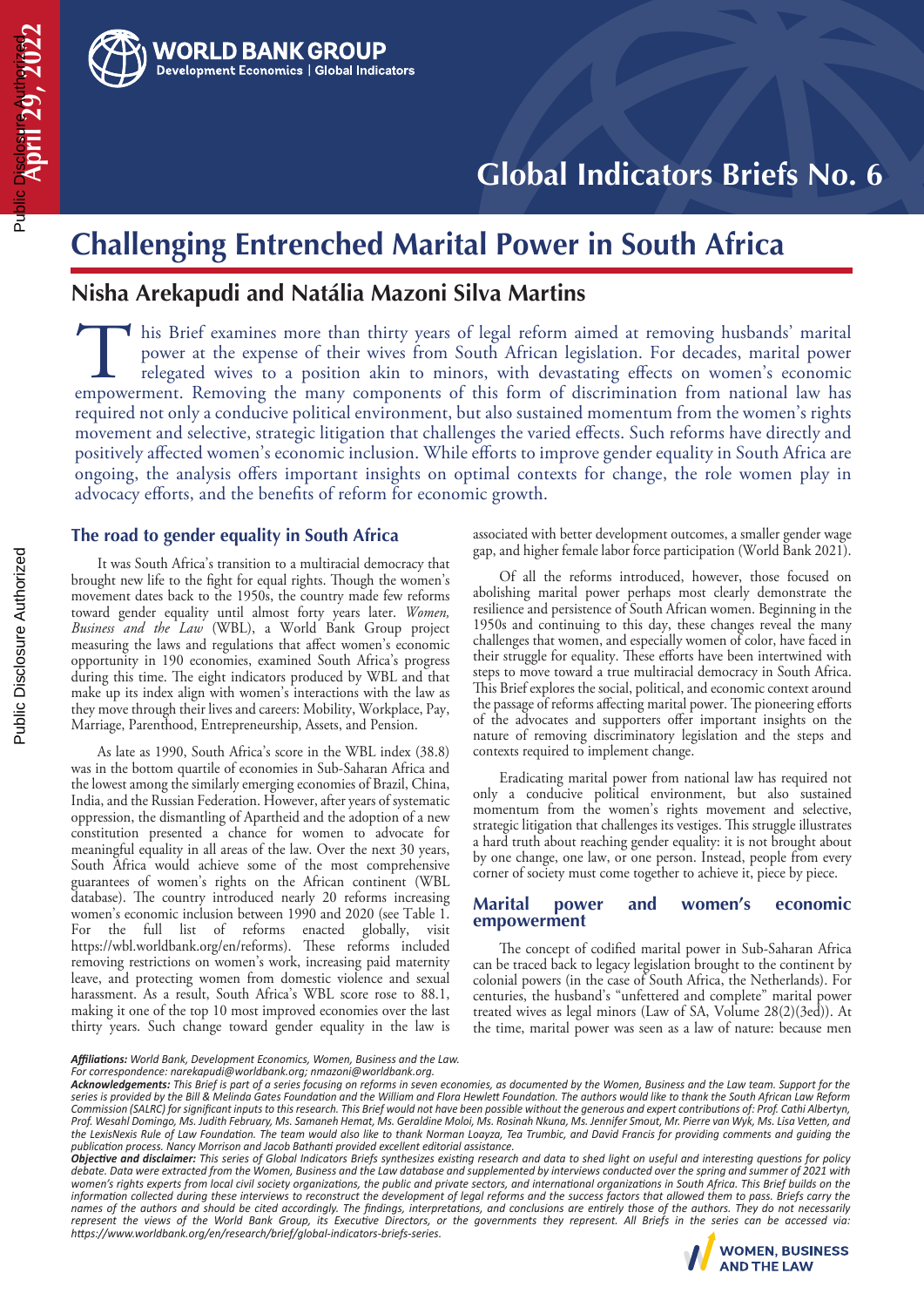| <b>WBL</b> year | <b>Score</b> | Indicator                    | Reform description                                                                                                                                                                                                                              |  |
|-----------------|--------------|------------------------------|-------------------------------------------------------------------------------------------------------------------------------------------------------------------------------------------------------------------------------------------------|--|
| 1993            | 41.9         | Mobility                     | South Africa enacted the Domicile Act, allowing a married woman to choose where to<br>live in the same way as a man.                                                                                                                            |  |
| 1995            | 59.4         |                              | South Africa granted spouses equal rights to immovable property.                                                                                                                                                                                |  |
|                 |              | Entrepreneurship             | South Africa enacted the General Law Fourth Amendment abolishing the husband's<br>marital power and allowing a married woman to sign a legally binding contract,<br>register a business, and open a bank account without her husband's consent. |  |
|                 |              | Workplace                    | South Africa allowed a woman to get a job without permission from her husband.                                                                                                                                                                  |  |
|                 |              | Marriage                     | South Africa enacted legislation protecting women from domestic violence.                                                                                                                                                                       |  |
| 1997            | 65.0         | Parenthood                   | South Africa prohibited the dismissal of pregnant workers.                                                                                                                                                                                      |  |
|                 |              | Pay                          | South Africa eliminated the ban on women's employment in mining.                                                                                                                                                                                |  |
| 1999            | 67.5         | Parenthood                   | South Africa introduced paid paternity leave.                                                                                                                                                                                                   |  |
| 2000            | 70.6         | Workplace                    | South Africa prohibited gender discrimination in employment.                                                                                                                                                                                    |  |
| 2001            | 76.3         | Entrepreneurship             | South Africa introduced new legislation that makes access to credit easier for women<br>by prohibiting gender-based discrimination in financial services.                                                                                       |  |
|                 |              | Marriage                     | South Africa allowed women to be head of household.                                                                                                                                                                                             |  |
| 2003            | 78.8         | Parenthood                   | South Africa increased the duration of paid maternity leave to at least 14 weeks.                                                                                                                                                               |  |
| 2013            | 81.9         | Workplace                    | South Africa enacted legislation protecting women from sexual harassment in<br>employment.                                                                                                                                                      |  |
| 2015            | 88.1         | Pay                          | South Africa mandated equal remuneration for work of equal value.                                                                                                                                                                               |  |
|                 |              | Workplace                    | South Africa enacted civil remedies for sexual harassment in employment.                                                                                                                                                                        |  |
| 2022            | 88.1         | <b>Current overall score</b> |                                                                                                                                                                                                                                                 |  |

**Table 1 Nearly three decades of reform in South Africa, as measured by** *Women, Business and the Law***, 1993–2022**

*Source: Women, Business and the Law* database.

were considered wiser, women should be subject to their rule. Marital power limited "women's independent access to family and community resources, including the ownership of property, access to credit, access to reproductive health services, and inheritance" (Mavundla, Strode, and Dlamini 2020). As such, the marriage was a legal unit over which the husband had full control (van Zyl 1990).

 Over time, marital power formed part of marriage laws in colonies that would eventually include Botswana, Eswatini, Lesotho, Namibia, South Africa, and Zimbabwe. The effects of such laws on a woman's economic empowerment could be devastating: without her husband's permission, she would be unable to sign contracts, open bank accounts, register businesses, or administer assets. This meant that women occupied a "subordinate" position at home and in the community" (Law of SA, Volume 28(2) (3ed)). As women's rights movements gained more visibility globally, however, governments in all regions of the world began to address and remove the many components and manifestations of marital power in national legislation.

 In South Africa, this process was initiated by the adoption of the Matrimonial Affairs Act of 1953, otherwise known as Bertha's Bill (Moshe 2019). The Act was named after Bertha Solomon, an advocate and parliamentarian who after World War II asked the Prime Minister to establish a judicial commission to investigate the position and status of women. More women were entering the workforce following industrialization and had become "increasingly dissatisfied with the status quo" (South African History Online 2021). The commission's findings confirmed the extent of women's marginalization in the country, even convincing a skeptical commission chair to support reforms to marital power. As such, Bertha's Bill curtailed, but did not abolish, the husband's marital power over his wife's property. It also allowed married women to enter into certain limited transactions, such as making deposits into savings accounts without their husbands' permission.

 At the same time, racial and ethnic segregation were being formally institutionalized as Apartheid. Any legislative changes toward women's rights often excluded Black women, who were also frequently denied entry into political and social circles. They were subject to the Black Administration Act of 1927, which created a separate political regime and legal system for Black South Africans. Black women were also more likely to be relegated to jobs seen as an extension of women's traditional roles, often with low wages and little to no legal protection (Healy-Clancy 2017). Thus, while all women were disadvantaged by the persistence of marital power, Black women dealt with compounding inequalities due to institutionalized racial segregation (Nolde 1991). The ruling National Party was much more concerned with legislating Apartheid than addressing barriers to women's equality and empowerment. Consequently, as the structures of Apartheid hardened into place, there would be no more changes to the marital power system for the next thirty years.

 When South Africa began moving toward dismantling the edifice of Apartheid, however, gender equality once again became a subject of discussion. Progress was largely achieved due to a combination of factors, from the momentum generated by politics transitioning away from Apartheid in the 1990s, to the active engagement of multiple stakeholders throughout the decades and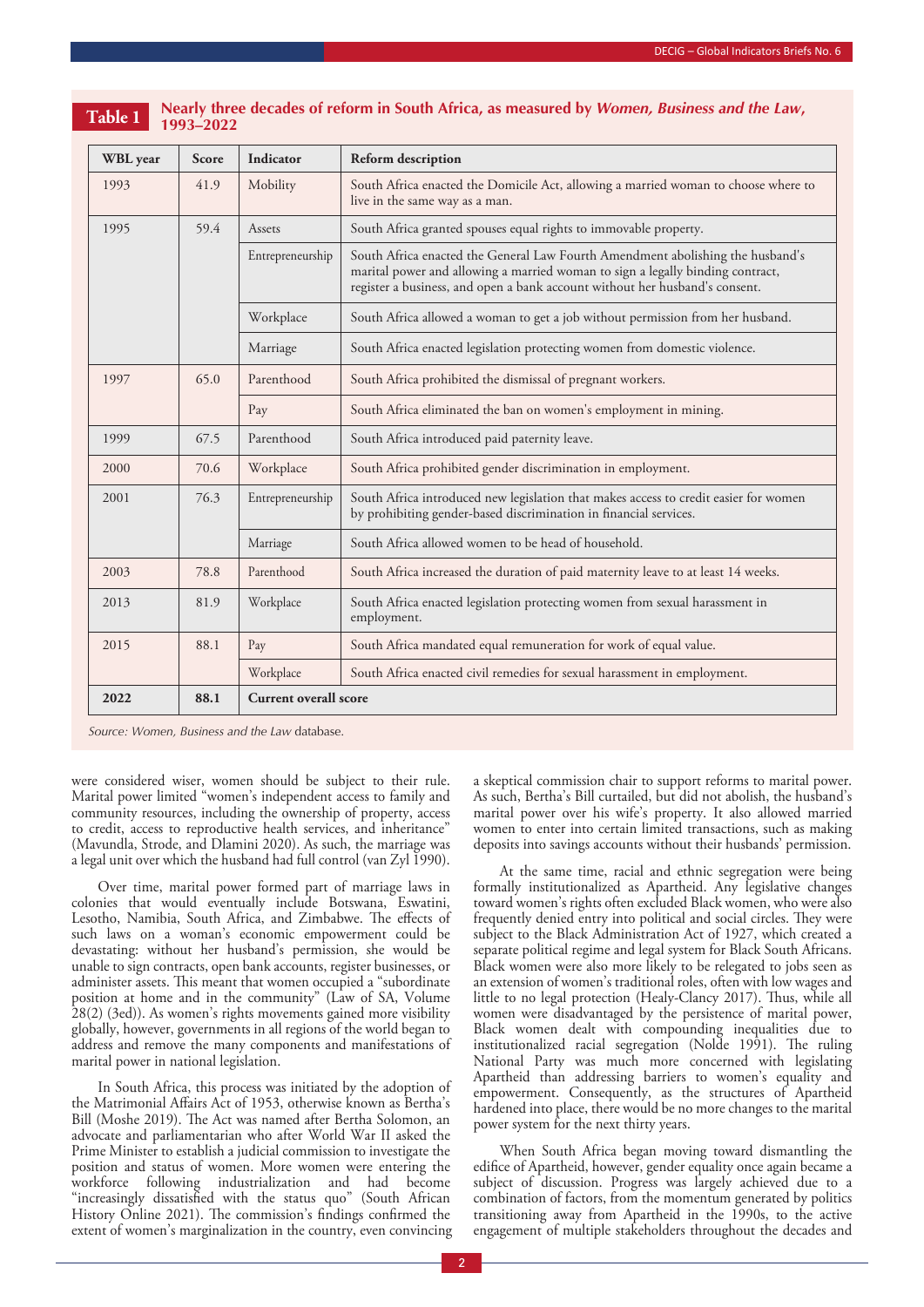historic rulings by the Constitutional Court ("the Court"). These influences came together to become the driving force behind the gradual downfall of legal marital power.

### **Seizing political momentum**

 Facing local and international pressure, including political violence and growing inequality, the government of South Africa began to take steps to end Apartheid by the 1980s. Transitions like this are periods of intense politicization and are often associated with increased sociopolitical crisis. Yet however critical or contentious, these junctures can also enable new ideas and institutions to play an active role in political life (World Bank Group 2017). Additionally, they offer a unique window into how social structures underlie political practices (Jaquette and Wolchik 1998).

 In February 1990, then-President F.W. de Klerk of the National Party took the first significant steps toward formal negotiations to end Apartheid when he announced a repeal of the ban on the African National Congress (ANC) and the release of its leader, Nelson Mandela, from prison. As discussions around this post-Apartheid political system proceeded, and it became clear that the country was headed toward its first general election that included citizens of all races, the National Party rebranded itself as a civic nationalist and conservative organization representing all South Africans. President de Klerk was acutely aware of the hurdles the Party would have to overcome to maintain its power in the coming years. Thus, while still operating in a white Apartheid state, Party members put forward several bills aimed at removing discriminatory legislation in an attempt to gain followers. For women in particular, this included a consideration of laws on employment equity, domestic violence, and marital power, perhaps more to encourage their support of the National Party than to address longstanding issues of gender equality.

The reforms to marital power stuck first. On October 6, 1993, the General Law Fourth Amendment was enacted, replacing sections of the Matrimonial Property Act and for the first time definitively stating that "the common law rule in terms of which a husband obtains the marital power over the person and property of his wife is hereby repealed." This reform led to a substantial increase in South Africa's score in the WBL index, from 41.9 in 1993 to

59.4 in 1995 (see Figure 1). The Amendment allowed a majority of women to be head of household and to get a job, sign a legally binding contract, register a business, and open a bank account without the permission of their husbands. It also granted them the same rights to immovable property as men. This would permit millions of women to make effective choices and transform them into economic outcomes, enter the labor force, and contribute to South Africa's growing economy.

 Earlier reforms, including the 1984 Matrimonial Property Act and a 1988 amendment, had already slowly begun removing marital power from national law. However, it is the General Law Fourth Amendment that demonstrates the importance of seizing opportunities afforded by political transition to advance legal reforms aimed at addressing persistent and historic gender gaps. The end of Apartheid and the National Party's bid to retain power created the perfect storm of opportunity for changes that could benefit women's economic empowerment.

 However, while the law now applied to all civil marriages, regardless of when they were contracted, women in customary and religious marriages still faced constraints on their agency and decision-making ability. In addition, the law clearly stated that the abolition of marital power "shall not affect the legal consequences of any act done or omission or fact existing before such abolition," such as certain provisions of the Black Administration Act. The Amendment also did not apply to women in the Transkei, an area originally set aside for Black South Africans that ostensibly operated as an autonomous parliamentary democracy.

 Despite the National Party's attempts to win over women voters with these reforms, the 1994 general election was instead a major victory for the ANC. Their Government of National Unity immediately set to work drawing up a new constitution. Women in more than 500 towns and cities organized to press the government to consider gender issues in any version of the document, and with its passage in 1996, they succeeded. This was the first time that women were formally recognized as equal before the law and with the right to equal protection from discrimination and enjoyment of all rights and freedoms (Constitution of the Republic of South Africa 1996). These guarantees of equality encouraged the women's rights movement, giving new hope to the possibility of pursuing an agenda of further reforms at the national political level.

### **Figure 1 Enactment of the General Law Fourth Amendment had a significant and positive impact on South Africa's** *Women, Business and the Law* **1995 score**

|                                                         | <b>INDICATOR</b>        | <b>REFORM</b>                                                                                                                                                                                                              | <b>CHANGE IN SCORE</b>                |
|---------------------------------------------------------|-------------------------|----------------------------------------------------------------------------------------------------------------------------------------------------------------------------------------------------------------------------|---------------------------------------|
|                                                         | <b>WORKPLACE</b>        | A woman can get a job without her<br>husband's permission.                                                                                                                                                                 | $0 \rightarrow 25$<br>$\Omega$<br>100 |
|                                                         | <b>MARRIAGE</b>         | A woman is allowed to be head<br>of household.                                                                                                                                                                             | $60 + 80$<br>$\Omega$<br>100          |
| <b>GENERAL</b><br><b>LAW FOURTH</b><br><b>AMENDMENT</b> | <b>ENTREPRENEURSHIP</b> | A woman can sign a legally<br>binding contract without her<br>husband's consent.<br>A women can open a bank account<br>without her husband's consent.<br>A woman can register a business<br>without her husband's consent. | 100                                   |
|                                                         | <b>ASSETS</b>           | A woman has the same rights to<br>immovable property as her husband.                                                                                                                                                       | 80 100<br>100                         |

*Source: Women, Business and the Law* database.

*Note:* The change in score measures differences between 1993, when the Amendment was enacted, and 1995.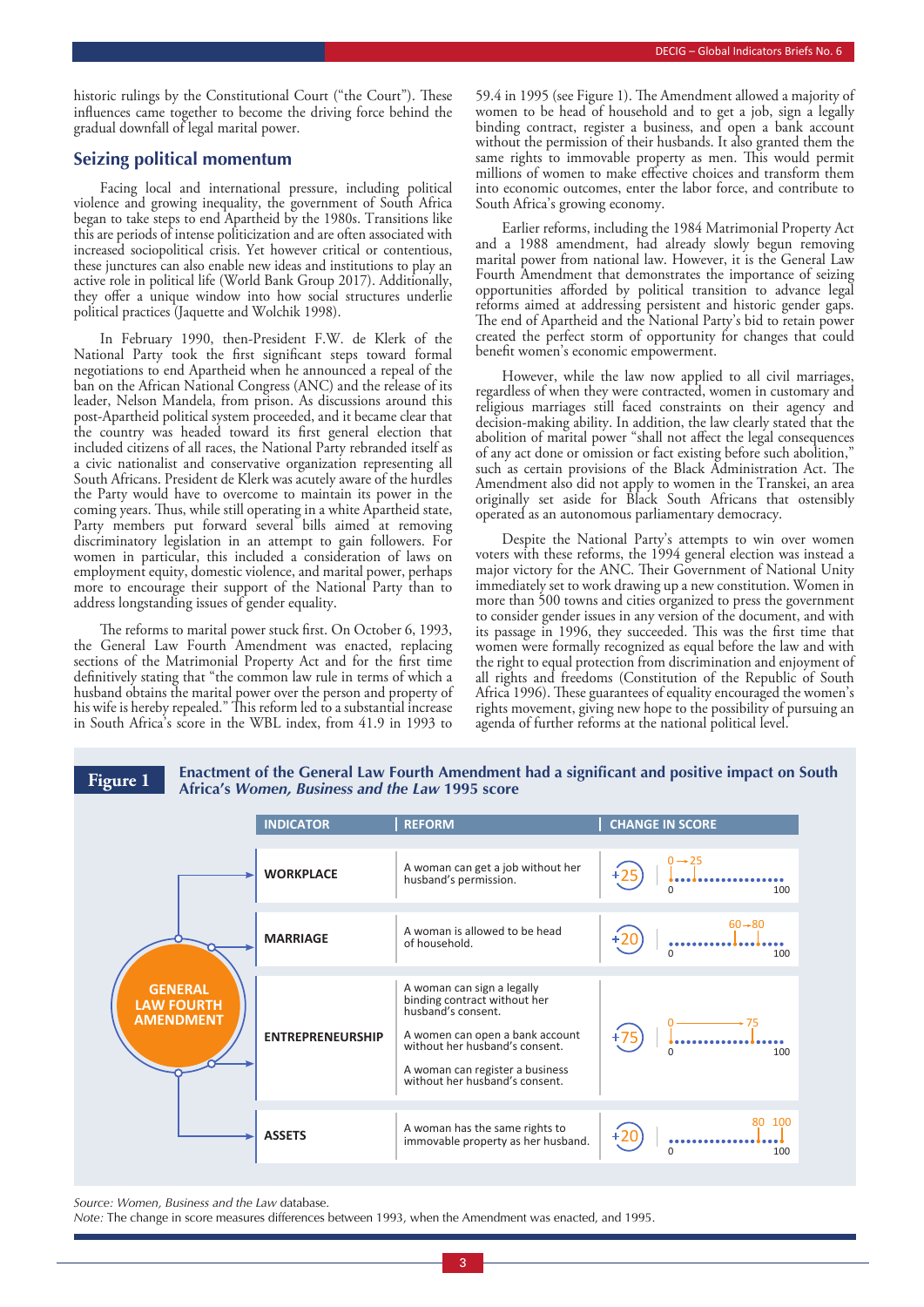#### *Expanding activism for women's rights*

 Activism for women's rights has historically led to the creation of structures that promote gender equality during periods of transition to democracy (Gouws and Coetzee 2019). Such female protagonism is a powerful tool for change. In fact, women's increased participation and leadership in political and public life is widely recognized as crucial to achieve the Sustainable Development Goals (UN Women 2020) and to influence outcomes related to investments in social services and welfare (Hessami and Fonseca 2020).

The active participation of South African women in the fight for democratic change and the recognition of their rights was no small feat. Political momentum and changing social norms and attitudes during democratization offered an important platform for the creation of a national representative structure for the women's movement. By the 1980s, a powerful campaign emerged, determined to insert gender equality concerns into the heart of the country's democratic debates. Women from across the political, economic, racial, religious, and cultural spectrum came together to demand change (Hassim 2002). When they began, marital power was still the default system for property administration within marriage. Couples could opt out of this arrangement by choosing to marry in community of property, which implies that any property brought into the marriage, as well as that acquired during it, are considered joint property in case of divorce. However, just 4 percent of couples did so (la Cock 1984).

 As more women engaged in gender debates and pursued an agenda of reform, however, the movement was able to witness success in 1984. Though it did not affect South Africa's WBL score, the Matrimonial Property Act abolished marital power prospectively (that is, for all civil marriages that were contracted after its enactment) (De Rebus 1982; South African Law Commission 1982). Still, at the time, the law did not apply to marriages between Black people, and only white women benefited from the repealing of the old rule.

 As calls for racial equality grew, an amendment in 1988 abolished marital power for marriages between Black people contracted after December 2, 1988. For couples married before that time, a two-year window was provided in which they could change their marital property regime with the consent of both spouses. It did not, however, apply to marriages contracted under customary law. The women's rights movement was again engaged during the passage of the General Law Fourth Amendment, with their involvement ensuring support needed during critical moments of negotiation. Though the reforms were initially proposed with the purpose of shoring up political support for the National Party, it was the participation of women from a wider coalition that broadened the societal reach of the reforms and gave them the necessary momentum to pass under difficult circumstances, ultimately leading to a rise in WBL score of nearly 20 points.

With the country's first constitutional guarantees of equality in 1996, more possibilities for women, and particularly women of color, again arose to challenge remaining discriminatory legislation. Section 15(3) of the new constitution authorized parliament to pass legislation recognizing customary marriages. Consequently, in 1998, the Recognition of Customary Marriages Act was passed to abolish marital power for all marriages contracted under customary law throughout the country. This was an attempt to ensure that customary marriages were contracted in accordance with the equality principles of the constitution.

The active engagement of women of all backgrounds in the public discourse indicated that things in South Africa were slowly changing. The ability to articulate demands, despite the challenges faced at the time, was crucial to advance the conversation on pressing legal changes that were necessary to move toward a more equitable society. As gender equality increasingly became an important global development issue, women's success in demanding reforms to discriminatory legislation also multiplied. Often, change occurred through strategic litigation and the use of the court system to strike down unequal laws and regulations.

#### *Advancing strategic litigation*

The court system has played an important role in amplifying the voices of South African women, and as a result, changing the law. When deep-rooted inequalities persist, and the pace of legal reform is slow, strategic litigation can serve as a key tool to bring about change (TAP Network 2019). It can also serve as a complement to political transition and the strong voice of the women's movement, which alone may not be sufficient to ensure the rights of all women. Litigation is an opportunity to offer an adequate rationale—based on research, data, and internationally recognized best practices—and accompanying legislative language to judges and magistrates, to achieve meaningful and long-lasting reform outcomes. In the case of South Africa, the courts have not hesitated to appropriate remedial language, effectively rewriting the law where they see fit.

 For women in the Transkei, for instance, marital power was still law even after the passage of the General Law Fourth Amendment, forcing the wife to remain "under the guardianship of her husband for the duration of her marriage" (Barker 1999). These provisions were challenged in court in *Prior v. Battle and Others* (1999), in which the plaintiff asked the Constitutional Court to consider them invalid and unconstitutional. The Court agreed that the law violated women's rights to human dignity, to life, to freedom of trade, to occupation and profession, and to housing, calling it "outmoded and anachronistic" (Constitutional Court of South Africa 1999). Marital power was therefore outlawed in the Transkei, five years after the territory itself was reincorporated into South Africa.

The next case relating to marital power was not brought until 2019, when Agnes Sithole achieved the latest victory in a decades-long fight to increase gender equality and finally remove the remnants of marital power that have long lingered in South Africa (F.W. de Klerk Foundation 2021; Harrisberg 2020). When her marriage began to fall apart in 2019, Mrs. Sithole's husband threatened to sell their home without her consent, leaving her destitute. Although hers was a civil marriage, it remained subject to legal uncertainty. She had heard of the legislative changes to marital property and had assumed her 1972 marriage was automatically converted to a regime of community of property. However, she and her husband had not registered their marriage as such in the two-year window provided by the amendment to the Matrimonial Property Act of 1988, which otherwise did not apply to marriages conducted before that date.

This fact, taken together with provisions of the Black Administration Act automatically considering marriages between Black people to be out of community of property unless explicitly repealed, meant that the law maintained her husband as her legal guardian and that he had the power to administer their joint assets against her wishes. This would leave her vulnerable to economic insecurity and poverty during and after the dissolution of her marriage (Broughton 2021).

 In light of these circumstances, Mrs. Sithole sought assistance from the Legal Resources Centre and the Commission for Gender Equality, both of which helped prepare her case. On April 14, 2021, the Constitutional Court acknowledged that although the General Law Fourth Amendment had fully abolished marital power with respect to all civil marriages, the discriminatory effect of the Black Administration Act had persisted by not converting "the default position of marriages of Black people so that they were automatically in community of property like those of other races" (Constitutional Court of South Africa 2021). The Court found that any provision that maintains and perpetuates such discrimination is unconstitutional. This confirmed the judgment of the High Court (the superior court of law in South Africa), which had previously stated that "the discrimination the impugned provisions perpetrate is so egregious that it should not be permitted to remain on our statute books...The recognition of the equal worth and dignity of all Black couples of a civil marriage is long overdue."

 Other economies in Sub-Saharan Africa have also pursued reforms through strategic litigation. In Lesotho, for example, women could not engage in court proceedings without their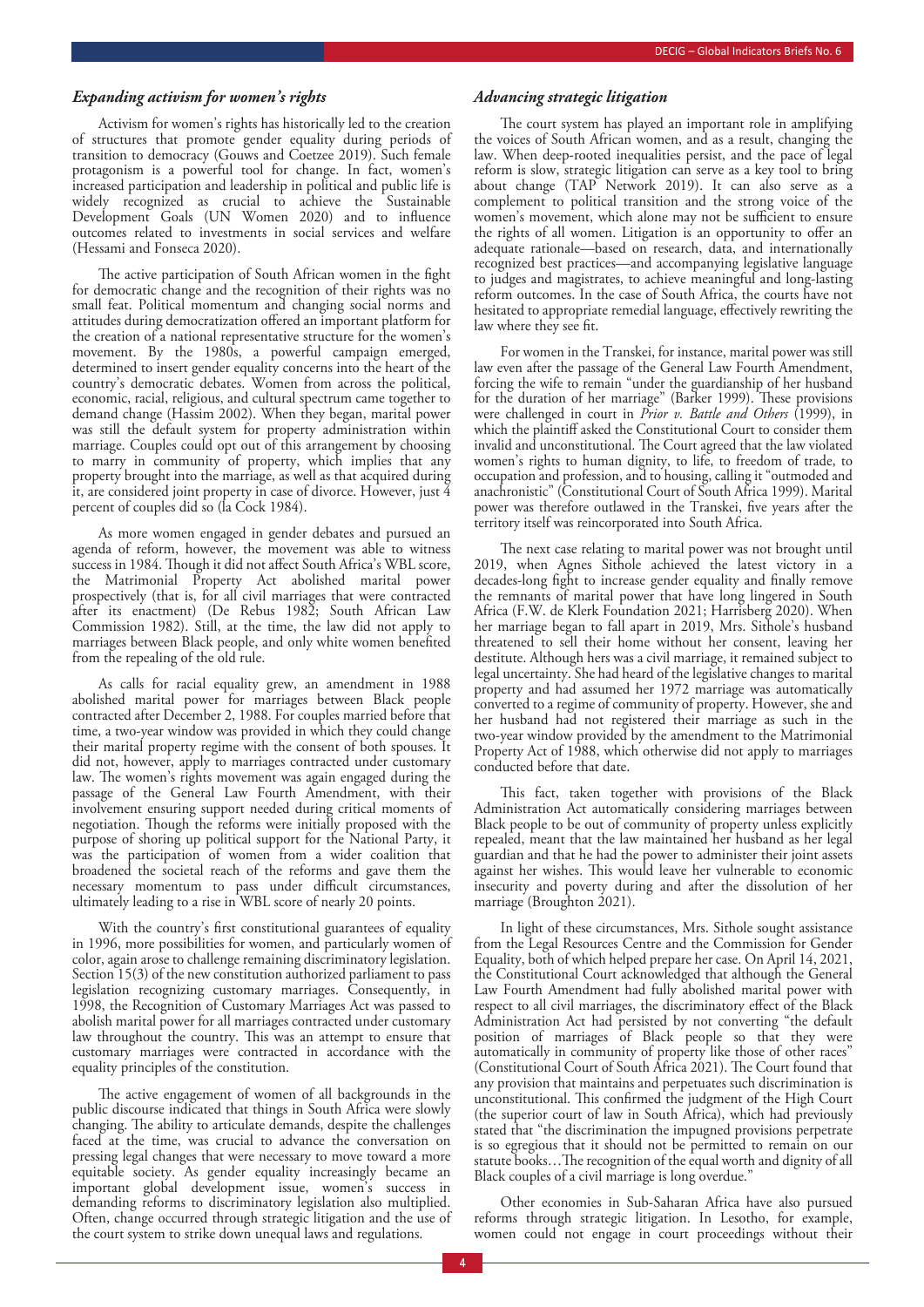

*Note:* The dip from 2008–11 corresponds to the global financial crisis.

husbands' consent until 1990, when the court ruled in favor of a wife who was seeking to bring an action for adultery damages. In Eswatini, the High Court recently ruled that depending on the husband's consent to sell livestock violated women's rights to equality and dignity.

The *Sithole* judgment is thus only the latest step in a slow, but steady movement toward fully abolishing marital power in South Africa. As of mid-2021, legislation had not been passed affecting such dynamics in religious marriages, and in particular Muslim marriages. However, like the reforms seen over the last 30 years, continual follow-up and advocacy will be necessary to sustain pressure on parliament, or to use the court system, to enforce the equal rights of all South African women to empower themselves and their communities both within and outside of marriage. It took years of cases brought before the Constitutional Court so women like Mrs. Sithole, and many others who came before her, could finally see the removal of constraints and compromises associated with marriage in South Africa. Her battle represents the importance of the judicial system in setting the legal reform agenda and bringing about systemic change. Through such advances, South Africa can continue to move closer to a more equal society.

#### **The fruits of reform**

As demonstrated here, many factors can influence the attainment of legal reform. South Africa's transition to a multiracial democracy illustrates the importance of timing and the role that politics can play in providing opportunities to push for change. As women increasingly engage in politics and with civil society, their voices are more likely to be heard and represented, both in court and throughout the legislative process. This effort, however, must be sustained over generations to meaningfully achieve desired goals.

If successful, such reforms can have significant effects. Today, South Africa scores higher than China, India, and Russia, and is the second-highest-scoring economy in Sub-Saharan Africa as measured by the WBL index. It was also a leader in the region. Most economies in Sub-Saharan Africa did not begin implementing substantial reforms until the 2000s, after passage of the Protocol to the African Charter on Human and Peoples' Rights on the Rights of Women in Africa (the Maputo Protocol). South Africa's relatively early reforms not only allow for more comprehensive analysis of their effects, but also provide an important example to other economies in the region pursuing reforms related to gender equality.

In the years since the first reforms to marital power were passed, women's standing in South African society has changed greatly. Female labor force participation has risen significantly since the 1990s. In fact, the biggest increase in female labor force participation rates in South Africa happened in the period following democratization and the passing of the General Law Fourth Amendment. It reached an all-time high of 54 percent in 2019 (World Development Indicators) (see Figure 2). Women now fill more than half of professional and technical positions (Mastercard Index for Women Entrepreneurs  $2020$ ). The environment for female business owners has also changed; reports indicate an improvement in women's overall entrepreneurial activity and a more supportive environment for female business ownership. Additionally, evidence suggests a long-term narrowing of the gender wage gap, from 40 percent in 1993 to about 16 percent in 2014 (Mosomi 2019a, 2019b). With regard to representation, the proportion of seats held by women in the South African national parliament has almost doubled, from 25 percent in 1997 to about 47 percent in 2020 (World Development Indicators). These developments show that legal reform influences what happens on the ground, highlighting that when societies move toward equality, economies can become more resilient.

 Yet persistent gender-related obstacles remain. Women in South Africa still experience deep-rooted inequalities. Moreover, initial reforms missed opportunities to comprehensively tackle the cross-cutting issues of marital power and benefit women from all walks of life. The first reforms to marital power, for example, failed to include Black couples or marriages conducted under customary law.

The story of the abolition of marital power in South Africa thus reveals that achieving fair and legal gender equality can take lifetimes, sometimes with long stretches of very little change. In the areas measured by WBL, South Africa has yet to introduce paid parental leave or establish a mandatory contributory pension system, both of which would further increase women's economic security and empower them in the workplace and at home.